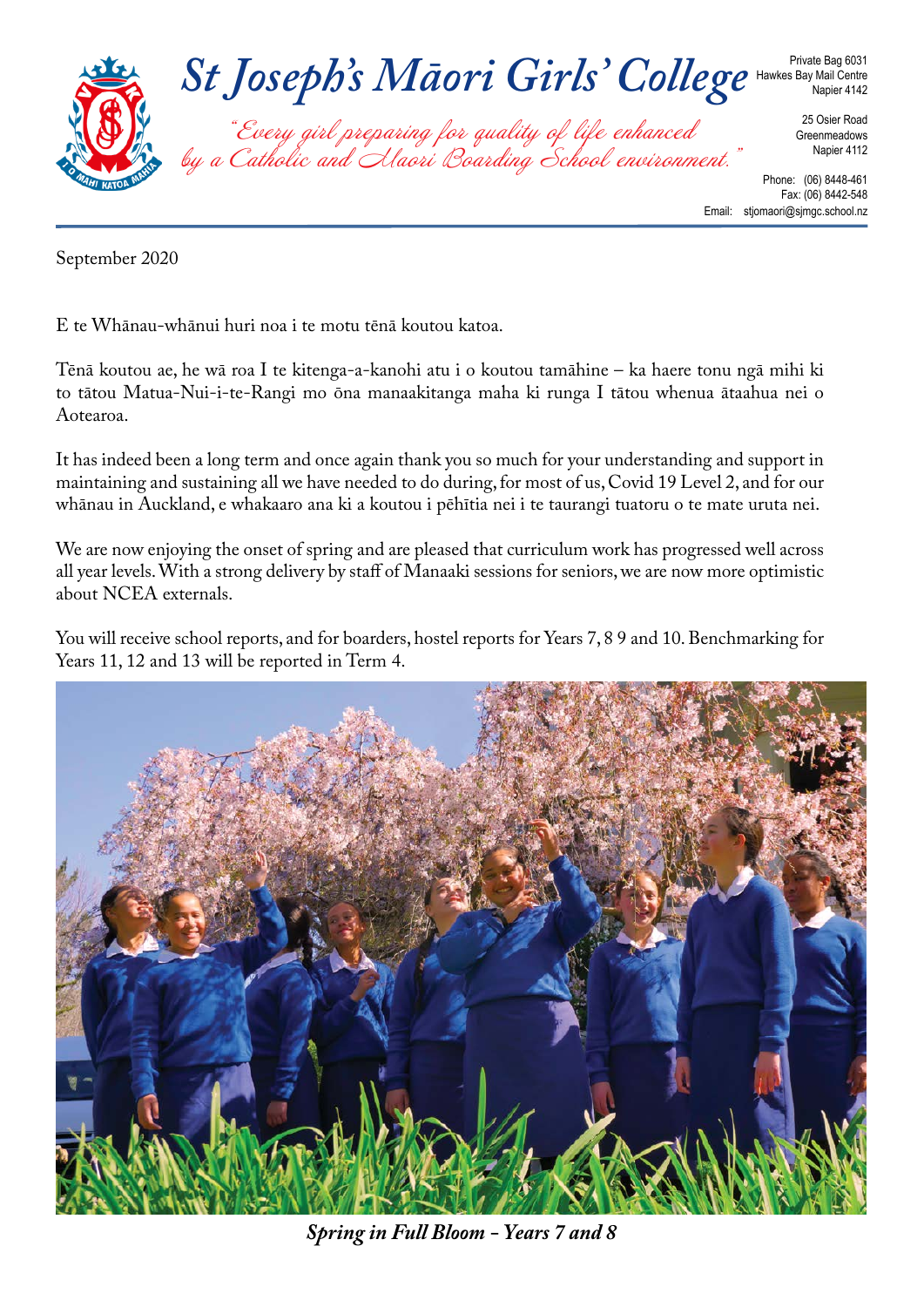## **He Mihi**

Board of Trustees

Horiana Smallman will be student representative on the Board of Trustees for the remainder of 2020. She succeeds Te Piataaio Borrell who has served us well and hopefully will continue her good work as she leaves us for higher education next year.

### Ngā Mahi Tākaro

Netball for our Intermediate teams was curtailed because of Covid 19, but Junior and Senior school were able to enjoy their games, although under strict guidelines.

Heoi, ko te mea pai i puta atu te nuinga o rātou ki te omaoma haere.

# **Looking Ahead to Term 4**

### **Labour Weekend Wānanga**

Our wānanga for Seniors will take place from 6.00pm Thursday 22nd October to midday Monday 26th October.

Whānau who wish to help please let your daughters know.

### **Change to Summer Uniform**

Uniform changes, i.e. brown roman sandals, will be worn without stockings. This will take place after Labour Weekend.

Heoi kia pai o koutou hararei.

Naku noa

Georgina King

Georgina Kingi PRINCIPAL